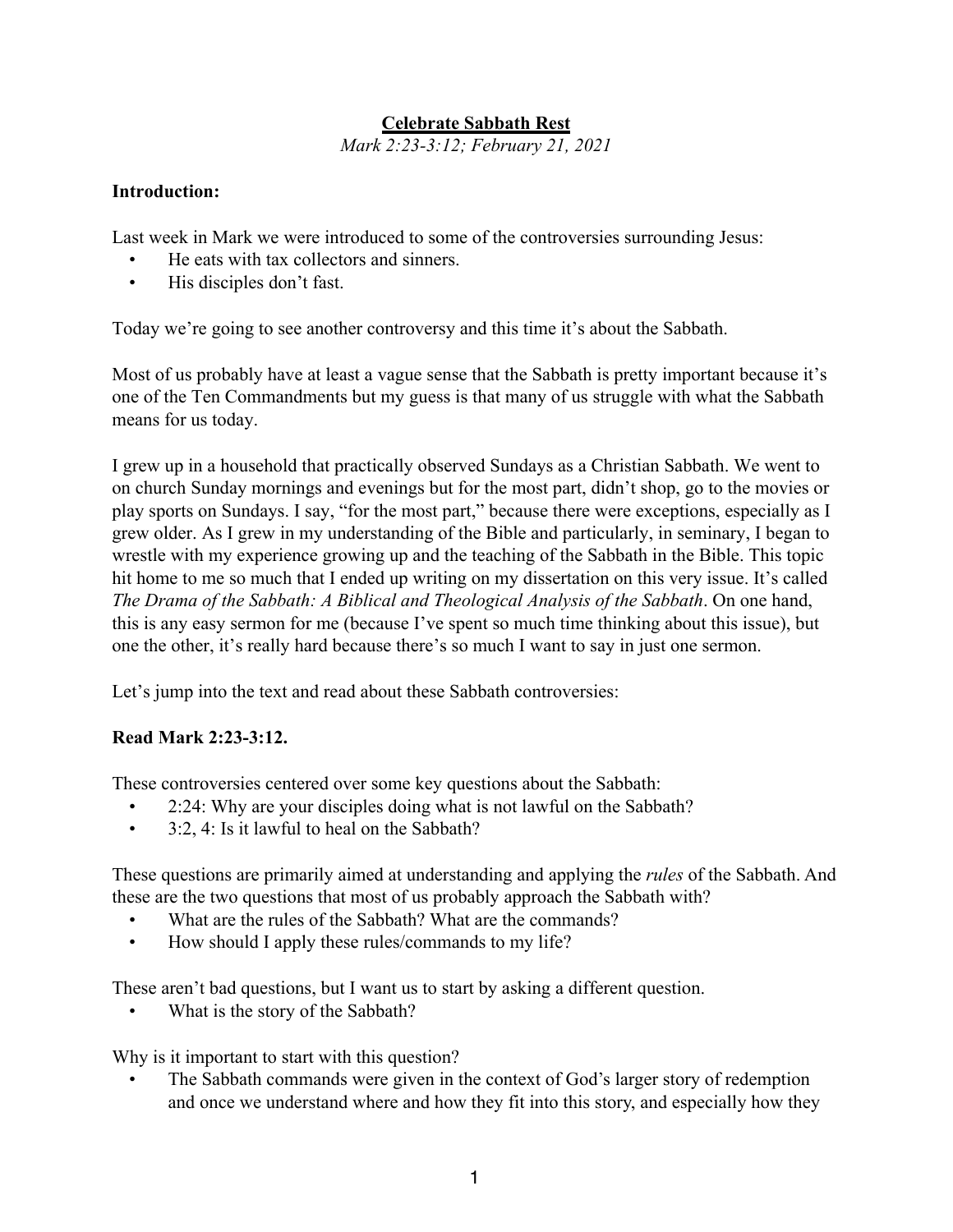relate with Jesus, whom this story is all about, then we will better grasp how they apply to us today.

I'm going to give us a quick flyby of the story of the Sabbath starting all the way back in creation. It pains me to give just a brief overview, because I'd love to dig into the details, but for sake of time, those details will have a wait a future sermon series.

## **Context: The Story of the Sabbath**

# **Act I. Creation: Sabbath Inaugurated (Genesis 1-2).**

In Act One (creation), God *inaugurated* the Sabbath on the seventh day by resting from his work of creation, not because he was exhausted, but that he might take up residence and reign over his creation for the good of his people (cf. Gen. 2:1-3).

- By default, humans enter into day seven and enjoy the presence and rest of God.
- Now here's something cool: after God created on the previous six days, each day ends with the formula, "And there was evening and the was morning, the first day...the second day...the third day...etc (cf. Gen. 1:5, 8, 13, 19, 23, 31).
- But the seventh day lacks such a formula. Why? This day wasn't supposed to end.
- What's implied is that Sabbath rest is the goal of creation and, you, like Adam and Eve, were made to enter into and enjoy God's unending Sabbath rest.
- But as you and I both know, that Sabbath rest was lost soon thereafter.

# **Act II. The Fall: Sabbath Lost (Genesis 3).**

- By Adam and Eve's rebellion, the blessing of God's Sabbath rest is *lost*. They are exiled out of the garden and face the curse of frustrated work, exhaustion and death.
- But God gives them a glimmer of hope even in the midst of such tragedy.
	- God makes a promise that an offspring of the woman would crush the serpent.
	- ⁃ In other words, God is committed to making a way for us to get back into the garden to enjoy his Sabbath rest.

# **Act III. Israel: Sabbath Commanded and Promised (the rest of the OT).**

In Act Three (Israel), the Sabbath (along with the festivals, Sabbath year, and Jubilee) is commanded to Israel.

- Pause: but don't lose sight.
	- These Sabbath commands are a part of the larger story of God bringing about redemption and getting us back to the garden to enjoy his Sabbath rest.
	- God chose Israel because he's going to raise up an offspring from Israel who will bring salvation to the world (cf. Gen. 12:1-3).

The Sabbath wasn't just one to the Ten Commandments, it was the *sign* of the Mosaic Covenant:

*Therefore the people of Israel shall keep the Sabbath, observing the Sabbath throughout their generations, as a covenant forever. It is a sign forever between me and the people of Israel that*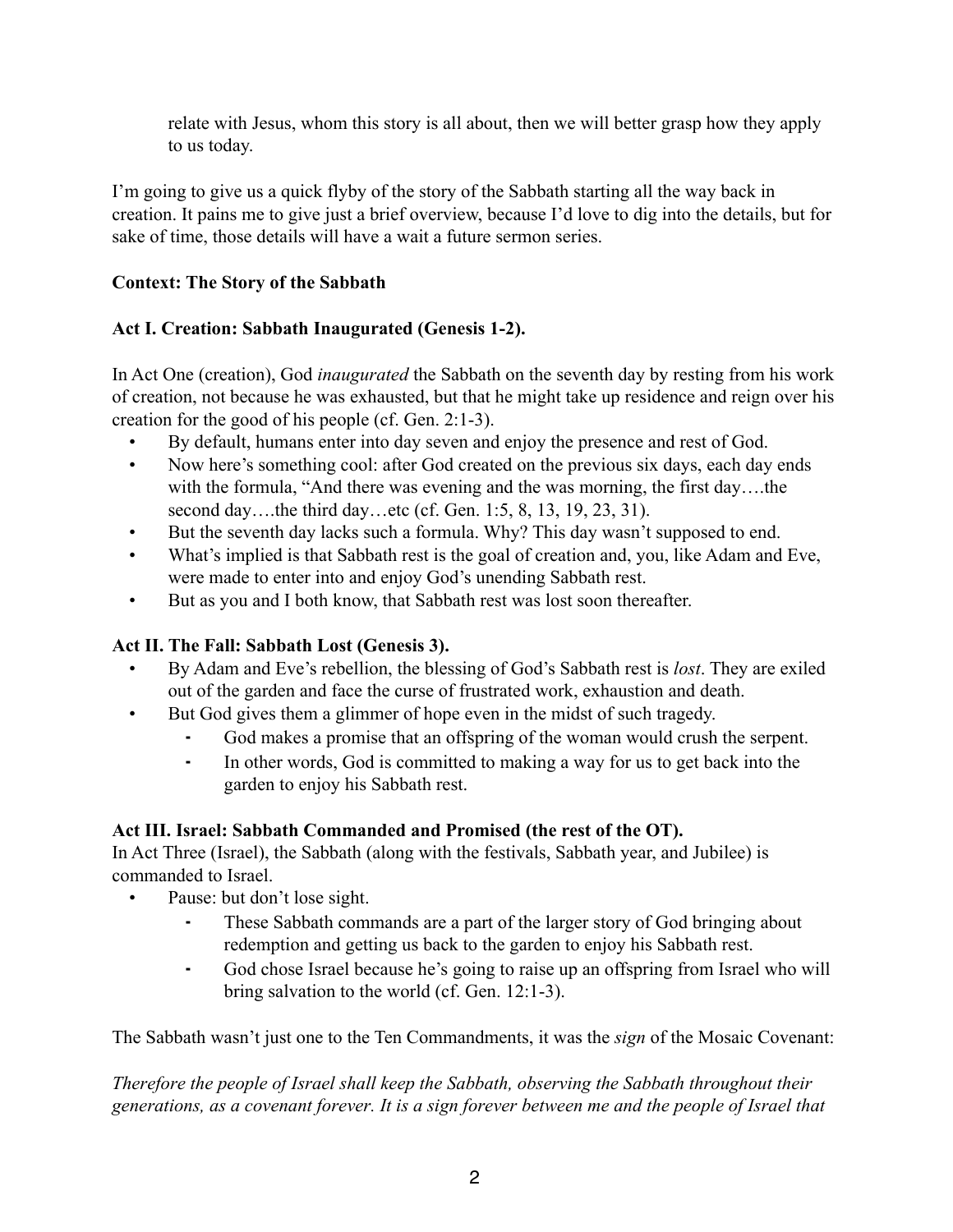*in six days the Lord made heaven and earth, and on the seventh day he rested and was refreshed. Exodus 31:16-17*

Why did God command the Sabbath along with the Sabbath-like festivals?

1. The Sabbath was a sign *pointing back* to God's creation rest.

These were frequent reminders throughout the year that they were made to enter into and enjoy God's Sabbath.

2. The Sabbath was also sign implicitly *pointing forward* to the promise that God would provide a way to once again enjoy into and enjoy his presence and Sabbath rest.

- Don't miss what the sign of the Sabbath is pointing towards. There are dangers in missing this.
- Potentially include the story of Calynn missing the sign and heading into the black diamond area (picture).

Summary: In other words, the Sabbath points back to the goal of all creation, divine Sabbath rest, and it also looks forward with great expectancy to God's provision of Sabbath rest.

### **Interlude: The Second Temple Period: Sabbath Revered**

This period refers to the "silent years, a span of roughly 400 years between Malachi and John the Baptist.

- One of the key developments during this period was that the Sabbath was *revered*.
- It' a no brainer on *why* the Sabbath was revered. Since Israel's disobedience of the Sabbath was one of the reasons for the exile (cf. Lev. 26:37-35; 2 Chron. 36:20-21; Jer. 25:11), they wanted to make sure they did everything they could so that the exile didn't happen again.
- They even spelled out 39 different kinds of work that were prohibited on the Sabbath (see the Mishnah). These were prohibitions that went above and beyond what Scripture gave.
- Thus, at the time of Jesus, the Sabbath was not only revered, it had become one of the central characteristics of Judaism.
	- This helps us to understand why the Pharisees were so watchful and critical of Jesus and disciples' actions on the Sabbath.
	- ⁃ You can already see the problem: with the growing number of regulations, people were more focused on *how* they should keep it vs. *why* it was given in the first place.

Let's now look back at our passage in Mark in light of the story of the Sabbath. What do these stories teach us about Jesus and what he's doing in Act 4 related to the Sabbath.

## **I. Jesus Fulfilled Sabbath Rest (2:23-28).**

Our passage last week has already prepared us to be thinking this way: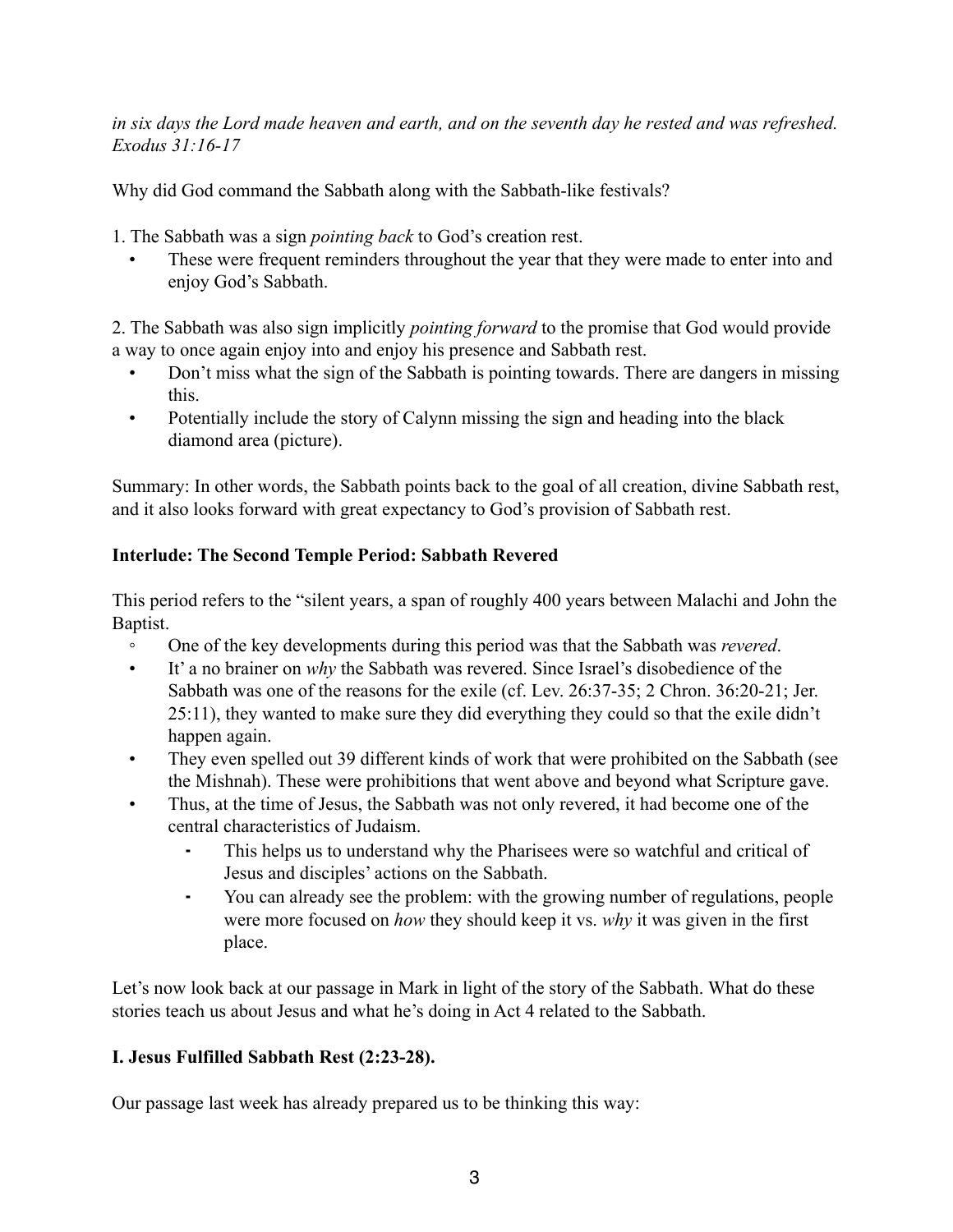• Jesus is the new wine and new wine is for new wineskins (cf. Mk. 2:21-22).

*Note the parallel passages: Matt 12:1–8; Luke 6:1–5.*

### **Were the disciples guilty of breaking the Sabbath?**

- According to the OT, they don't seem to be guilty (they weren't farmers trying to work).
- According to the Mishnah and the 39 rules, they were probably guilty of reaping, threshing, winnowing, and preparing food on the Sabbath. A "quadruple whammy."

### **How does Jesus respond and what does his response teach us?**

- On the surface, Jesus' response is confusing because it isn't explicitly about the Sabbath.
- Jesus does not immediately defend his disciples' actions but rather responds to their warning with an implicit rebuke of his own:
	- ⁃ "Surely you have read, have you not?"
		- ⁃ Jesus is implying that they should've learned from David's example in the OT.
	- David's example (cf. 1 Sam. 21:1-7).
		- ⁃ He and those who were with him were hungry.
		- ⁃ They entered the temple and ate the bread of the presence (he and those who were with him).
			- ⁃ Only the priests were allowed to eat the break of the presence (cf. Lev. 24:5-9).
	- What's Jesus' point? There are at least two significant ones:
		- Note that the Sabbath isn't mentioned at all in this example.
			- While David's actions could've happened the Sabbath, the text doesn't say which day it happened.
		- David and those with him ate the bread and broke the law, not just some pharisaic tradition.
			- ⁃ Yet, the very Scriptures the Pharisees rely on never rebuked David for these "unlawful" actions. Why?
				- Point  $#1$ : It seems to be that there were situations (ie. "in times of need") in which the law could've been waived or transcended.
		- But why should David's example apply here.
- There is an even greater comparison Jesus is intending to draw.
	- Jesus is implying a similar situation faces him and his disciples.
	- But this comparison only works, as D. A. Carson notes, if "Jesus is at least as special as David."
		- Point #2: Jesus is using an argument from the lesser to the greater.
			- If David, the great king, had the authority to reinterpret the law...
			- ⁃ Then Jesus, the greater king, has the same authority to a higher degree.
	- ⁃ Thus, Jesus' primary concern is not to demonstrate the disciples did not violate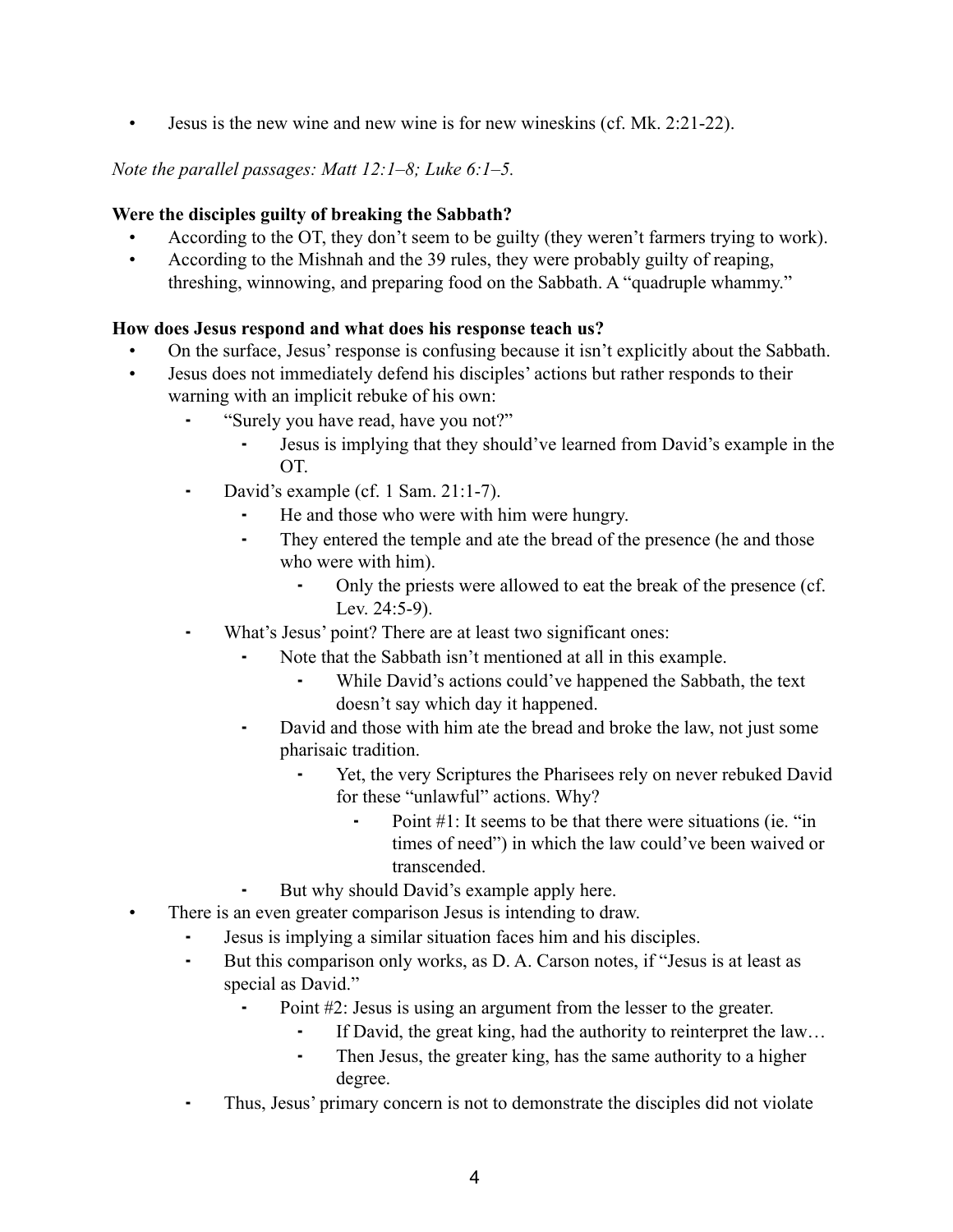the Sabbath, but rather to imply that something greater than David is here (Mattew's additional comment confirms this: see Matt. 12:5-6).

- The problem with the Pharisees is not so much the Sabbath but Jesus. They refuse to accept Jesus' authority by virtue of his nature.
- ⁃ The next two statements confirm this interpretation.

#### **What does Jesus mean when he says, "The Sabbath was made for man, not man for the Sabbath"?**

- Jesus is simply arguing the original purpose of the Sabbath commandment was to benefit human beings rather than being an obstacle and legal end in itself.
- But the next phrase brings even greater clarity.

### **What does Jesus mean when he says, "So the Son of Man is lord even of the Sabbath"?**

- The main point: the answer to the Pharisees' initial question lies in the person and ministry of Jesus.
- Just as David's position allowed him to supersede the Sabbath, so now Jesus, as the new David, possesses the authority to supersede the Sabbath. One needs now to pay attention to what God was doing and saying through Jesus.
- Summary: therefore, Jesus' OT references are not so much about defending the disciples' behavior, as they are Christological claims concerning Jesus' person and work.
	- The Sabbath has been fulfilled in the coming of Jesus and the Pharisees were faced with a choice about who Jesus is and whether they would accept his claims.
	- ⁃ The disciples are guiltless because they have acknowledged and are now participating in Jesus' fulfillment of the Sabbath.
- Jesus sets the trajectory by which the later church would justify its departure from Sabbath observance (so Douglas Moo).

*Therefore let no one pass judgment on you in questions of food and drink, or with regard to a festival or a new moon or a Sabbath. These are a shadow of the things to come, but the substance belongs to Christ (Colossians 2:16-17).*

Jesus has fulfilled Sabbath rest. But he also…

## **II. Jesus Gives Sabbath Rest (3:1-12).**

*Note the parallel passages: Matt 12:9–14; Luke 6:6–11.*

- The narrator notes that in the synagogue...
	- There was a man with a withered hand
	- The Pharisees were watching Jesus, "lying in wait" to see if he would heal on the Sabbath so that they might accuse him.
- Jesus tells the man to come to him.
- Jesus then asks the Pharisees the main question that frames this narrative: "Is it lawful on the Sabbath to do good or to do harm, to save life or to kill?"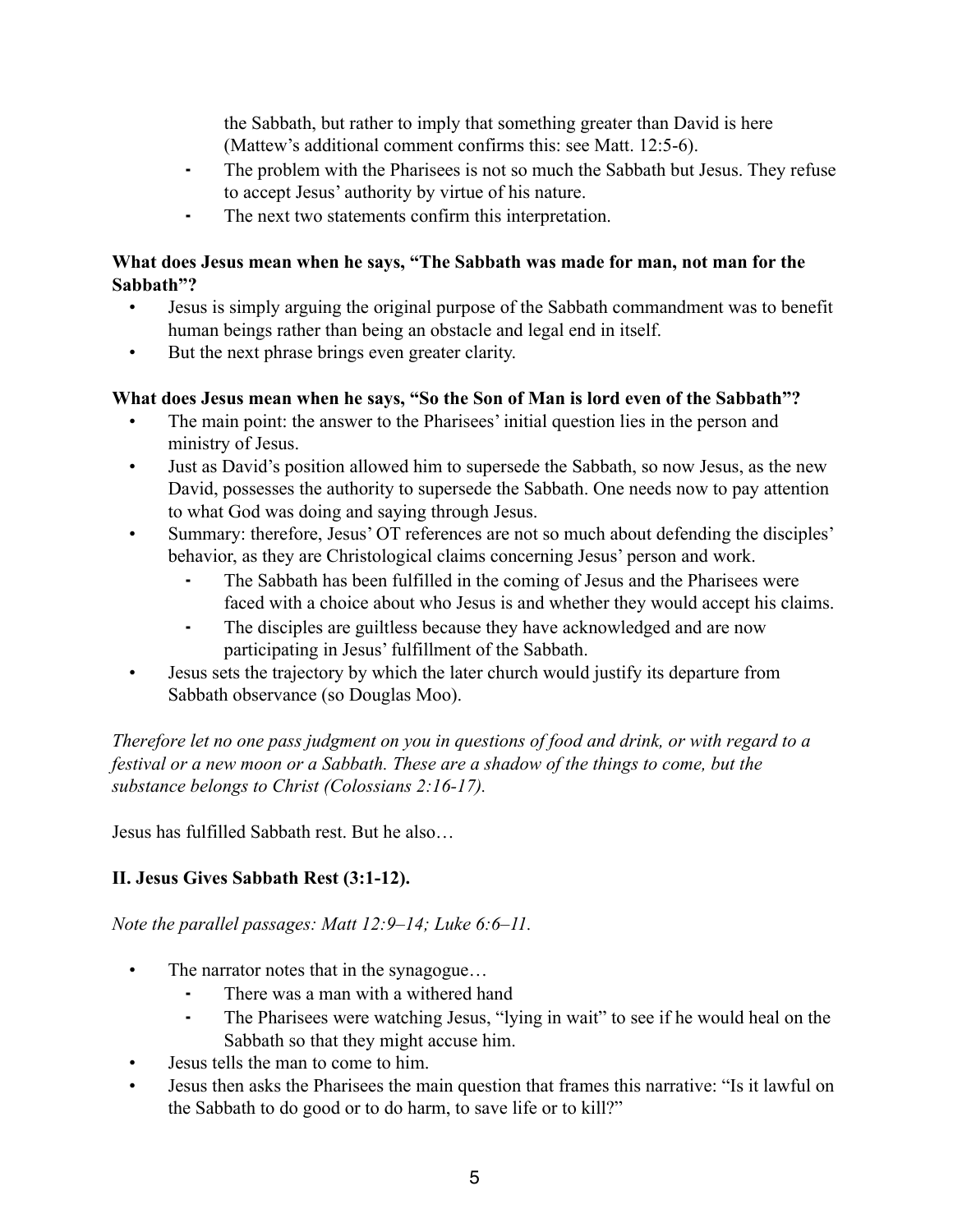- The customary Jewish practice was that healing was permitted on the Sabbath when life was in danger (cf. *m. Yoma* 8:6) but that exception did not apply here.
	- ⁃ There is no indication this man's life was in danger if he was not healed and therefore, the prevailing view of the time was that this healing could have waited a day (cf. Luke 13:14).
	- Though there is nothing in the OT that would have forbidden this healing.
- Underlying this question is another implicit question: Who, Jesus or the Pharisees, is doing a better job of honoring the Sabbath?
	- ⁃ What's their answer? Silence. Crickets!
- Jesus, angered at their silence and grieved over their hardness of heart, tells the man to stretch out his hand and when he does it is completely healed.
	- Side note: it is difficult to see how Jesus was guilty of labor on the Sabbath, since he only spoke to the man.
- The religious leaders, instead of submitting to the Lord of the Sabbath, were immediately filled with fury (Luke 6:11) and held counsel with the Herodians, conspiring how to destroy him.
- The irony of this narrative is that while Jesus seeks to do good through healing, as Robert Gundry notes, "[T]he Pharisees have hearts callous enough to harm, to kill, even on the Sabbath….Not only would they fail to do the good of saving life on the Sabbath. They would actually use the Sabbath to kill Jesus (v. 6).
	- This next section shows how Jesus continued to heal many, evidence that he was ushering in a return to the garden where we would enjoy the rest of God with no pain, sickness or death.
	- ⁃ This next section also further highlights the ignorance and hardness of the religious leaders.
		- Mark begins his gospel this way, "The beginning of the gospel of Jesus Christ, the Son of God" (1:1).
		- So far, only the demons have confessed Jesus as the "Son of God" but no human has yet.

Summary thoughts:

- Jesus healed on the Sabbath because the Sabbath is a day when healings should occur. Jesus was granting the rest that the Sabbath pointed to (so Schreiner).
- The only explanation that seems to do justice to the portrayal of Jesus in the Gospels and the analysis found in the rest of the NT is that Jesus, along with the church, believed that "[Jesus] was inaugurating the new age *toward which the entire sabbath institution had been pointing.* He had come to announce and enact the Jubilee of Jubilees, the sabbath of sabbaths, the time when God's purposes and human life would come together at last" (N. T. Wright).

# **How does the story of the Sabbath end?**

## **Act IV. Jesus: Sabbath Fulfilled**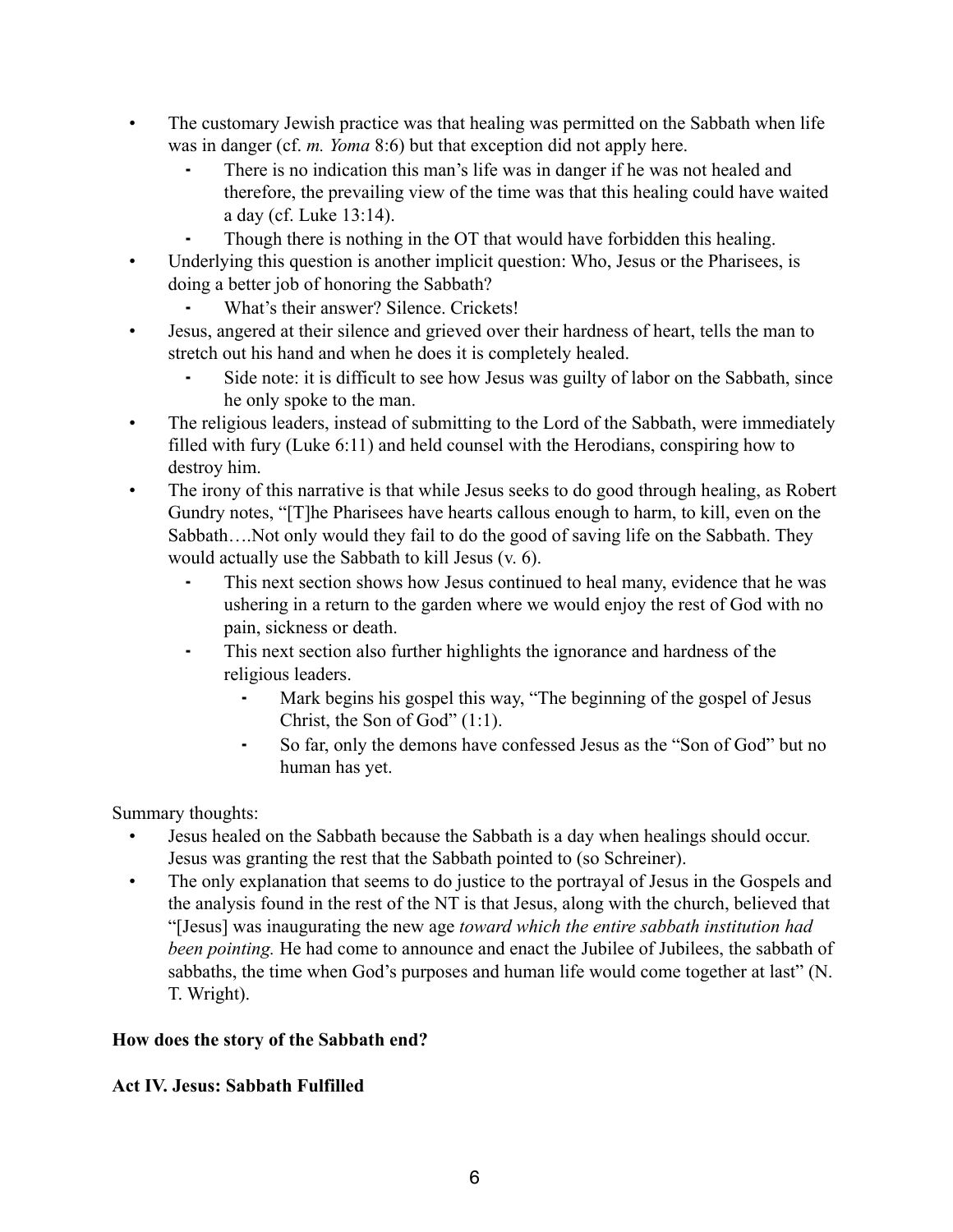## **Act V. The Church: Sabbath Celebrated**

We live in Act Five (the church) and the Sabbath is for us *an already and a not-yet reality*.

- The Sabbath is an already reality experienced through our union with Jesus and through the life-giving work of the Holy Spirit.
	- But God's perfect Sabbath rest has yet to arrive in its fulness. Exhaustion, weariness, sin, sickness and death still permeate this creation, even among believers. Therefore…
- The Sabbath is a not-yet reality as we await the resurrection of our bodies and the new heaven and new earth which will fully usher in God's Sabbath Rest (no pain, sickness or death).
	- ⁃ Those who endure with faith in Jesus will be returned, not to the garden, but to a new creation in the presence of God, enjoying complete and eternal Sabbath rest (Rev 14:12–13).
	- ⁃ Thus, the story has come to an end in one sense, it goes on and on forever and ever.

## **Act VI: New Creation: Sabbath Consummated**

Both of these realities, the already and the not-yet, should lead us to celebration.

- We should first look back and celebrate the provision of Sabbath rest in Jesus.
- We should look forward and celebrate the hope of Sabbath rest that is surely to come.

## **The Point: Celebrate in all of life the provision of Sabbath rest in Jesus.**

How do we celebrate?

## **1. Enter Sabbath Rest.**

- Sabbath rest is made available now to everyone who believes in and identifies with Christ. Thus, to celebrate is to embrace the invitation of rest by Christ (Matt 11:28–30) and through faith enter into his rest (Heb 4:1–3).
- When you enter into this rest by faith, this is a rest that is available every hour and day of the week.
- Your entire Christian life is to be a resting in God through Jesus, so that your fears, worries, and burdens are quieted by the peace and power of God's presence (cf. Phil 4:4– 8; 1 Pet 5:7).
- Thus Augustine notes, "[Y]ou have made us for yourself, and our heart is restless until it rests in you."
- **Where do you need Jesus to bring "peace" and "rest" to your "restless" heart this week?**

## **2. Proclaim Sabbath Rest.**

The message of rest is a message the world is hungry to hear.